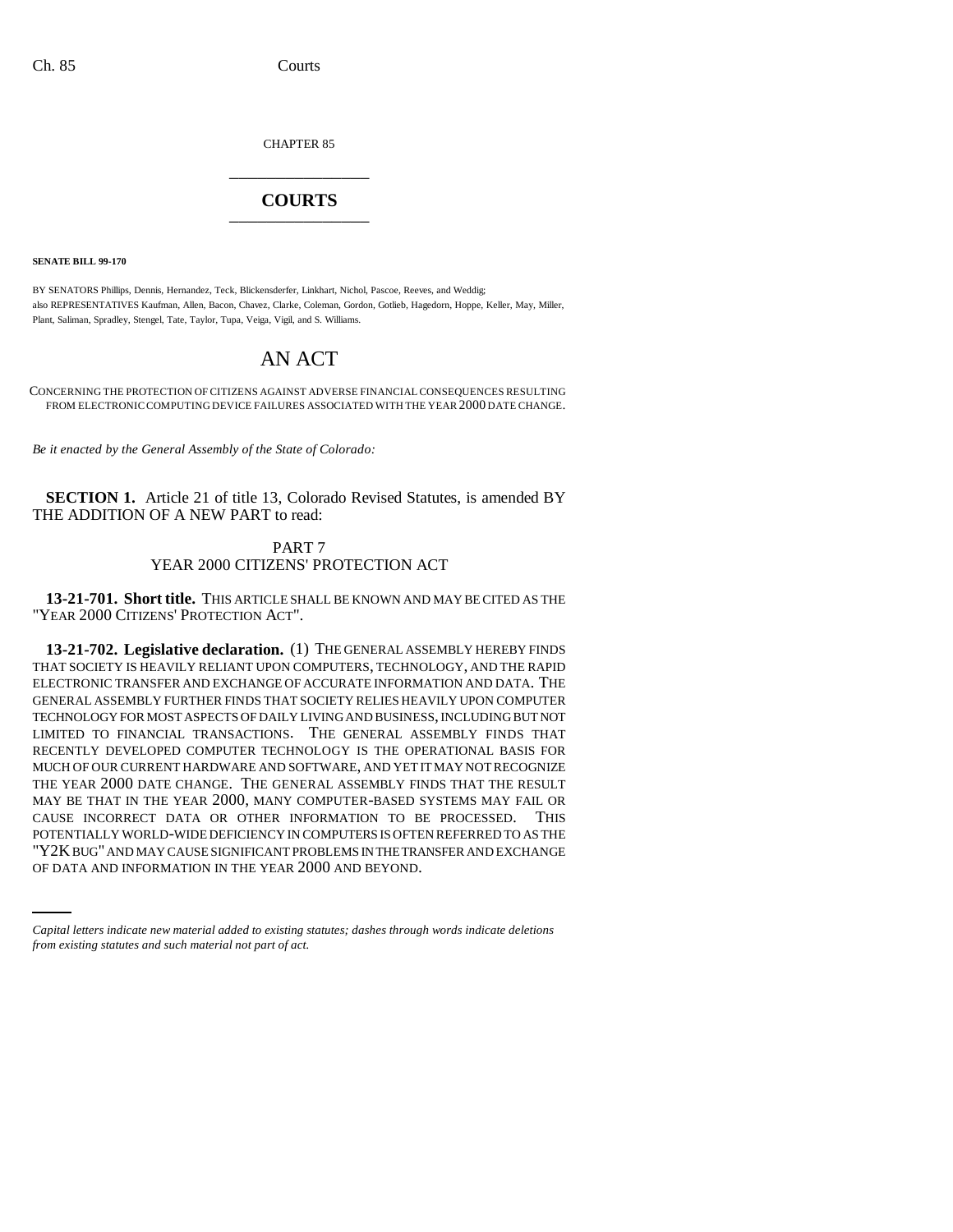(2) ACCORDINGLY, THE GENERAL ASSEMBLY HEREBY DETERMINES THAT IN ORDER TO PROTECT THE CITIZENS OF THE STATE OF COLORADO, IT IS APPROPRIATE TO LIMIT THEIR LIABILITY AGAINST ADVERSE FINANCIAL RAMIFICATIONS RESULTING FROM YEAR 2000 FAILURES ASSOCIATED WITH ELECTRONIC COMPUTING DEVICES.

**13-21-703. Definitions.** FOR PURPOSES OF THIS ARTICLE, UNLESS THE CONTEXT OTHERWISE REQUIRES:

(1) "ELECTRONIC COMPUTING DEVICE" MEANS ANY COMPUTER HARDWARE OR SOFTWARE, COMPUTER CHIP, EMBEDDED CHIP, PROCESS CONTROL EQUIPMENT, OR OTHER INFORMATION SYSTEM THAT:

(a) IS USED TO CAPTURE, STORE, MANIPULATE, OR PROCESS DATA; OR

(b) CONTROLS, MONITORS, OR ASSISTS IN THE OPERATION OF PHYSICAL APPARATUS THAT IS NOT PRIMARILY USED AS A COMPUTER BUT THAT RELIES ON AUTOMATION OR DIGITAL TECHNOLOGY TO FUNCTION, INCLUDING BUT NOT LIMITED TO VEHICLES, VESSELS, BUILDINGS, STRUCTURES, FACILITIES, ELEVATORS, MEDICAL EQUIPMENT, TRAFFIC SIGNALS, AND FACTORY MACHINERY.

(2) (a) "YEAR 2000 FAILURE" MEANS, WITH RESPECT TO AN ELECTRONIC COMPUTING DEVICE, ANY FAILURE, INCLUDING AN ELECTRICAL OR TELECOMMUNICATIONS FAILURE, THAT PREVENTS SUCH ELECTRONIC COMPUTING DEVICE FROM ACCURATELY INTERPRETING, PRODUCING, COMPUTING, GENERATING, ACCOUNTING FOR, PROCESSING, CALCULATING, COMPARING, OR SEQUENCING DATE OR TIME DATA:

- (I) FROM, INTO, OR BETWEEN:
- (A) THE TWENTIETH AND TWENTY-FIRST CENTURIES; OR
- (B) THE YEARS 1999 AND 2000; OR
- (II) WITH REGARD TO LEAP YEAR CALCULATIONS.

(b) "YEAR 2000 FAILURE" INCLUDES ANY INABILITY OF A BUSINESS TO PERFORM AN INTENDED OR REQUESTED FUNCTION BECAUSE OF THE SYSTEM FAILURE OF AN OUTSIDE PARTY, INCLUDING, BUT NOT LIMITED TO, THE FAILURE OF A GOVERNMENTAL BODY TO PROVIDE DATA, TRANSPORTATION DELAYS, ENERGY FAILURES, OR COMMUNICATION FAILURES.

**13-21-704. Individual's right to affirmative defense based on year 2000** failure. (1) AN INDIVIDUAL SHALL HAVE AN AFFIRMATIVE DEFENSE TO ANY CLAIM OR ACTION BROUGHT AGAINST THE INDIVIDUAL IF THE INDIVIDUAL ESTABLISHES THAT THE INDIVIDUAL'S DEFAULT, FAILURE TO PAY, BREACH, OMISSION, OR OTHER VIOLATION THAT IS THE BASIS OF THE CLAIM AGAINST HIM OR HER WAS CAUSED, IN WHOLE OR IN PART, BY A YEAR 2000 FAILURE ASSOCIATED WITH AN ELECTRONIC COMPUTING DEVICE, AND, IF IT WERE NOT FOR THE YEAR 2000 FAILURE, THE INDIVIDUAL WOULD HAVE BEEN ABLE TO SATISFY THE OBLIGATIONS THAT ARE THE BASIS OF THE CLAIM.